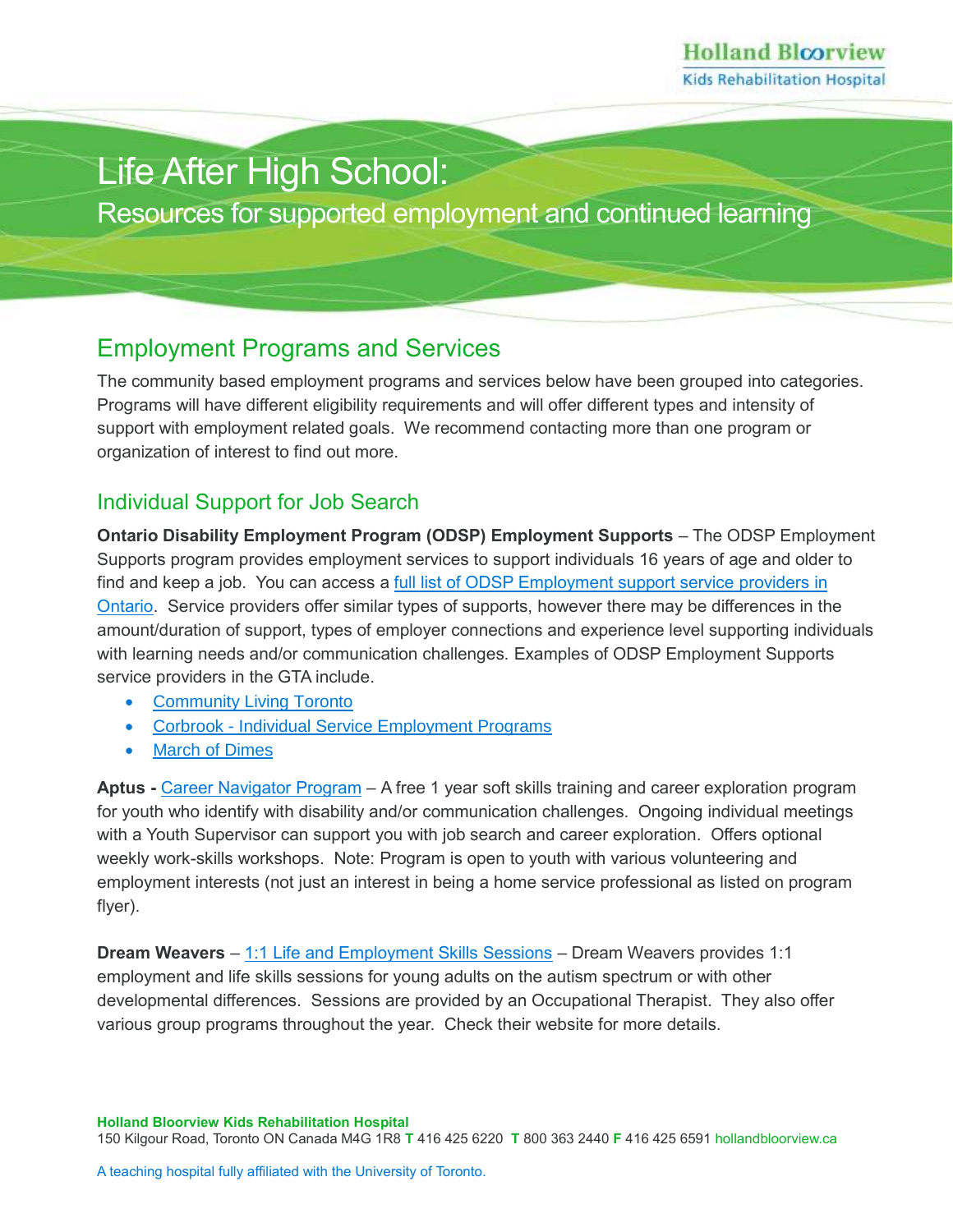**Holland Bloorview Kids Rehabilitation Hospital** 

**Montage Support Services** – [Making Work Work \(fee for service options\)](https://montagesupport.ca/our-services/making-work-work/discovery/) – Montage offers fee-forservice supported employment service focused on helping adults with disabilities to reflect on their strengths and interests and explore different types of volunteer and/or paid work.

**Reena** – [Reena Supported Employment Service \(RSES\)](https://www.reena.org/programs-and-services/supported-employment/supported-employment-programs/) – For youth and young adults with developmental disabilities including autism who live in York Region. Individual and group-based support for job-search and start-up. Please note that services are currently on hold; check back to the website for updates.

#### Structured Pre-Employment & Work Placement

**Corbrook** – [Striving for Success](https://corbrook.com/pre-employment-training/) – Pre-employment training program consisting of experiential learning and workplace life-skills curriculum.

**JVS** - [Path 2 Work](https://www.jvstoronto.org/find-a-job/disability-employment-services/) – Structured program consisting of employment and life skills workshops, one-onone employment counselling and on-the-job coaching support.

**JobSkills** – [Right Fit for You](https://www.jobskills.org/right-fit-for-you/) – A 20 week paid pre-employment training program for youth with disabilities and/or complex barriers to employment who live in Peel Region or York Region. Includes workshop based learning, individual job search support and work placement with on-the-job coaching.

**Kerry's Place Autism Services** – [Employment](https://www.kerrysplace.org/support-and-services/services/employmentworks-canada/) Works – A pre-employment training program for adults with an autism spectrum disorder and other disabilities. Includes regular structured learning sessions and virtual experiential learning (e.g. workplace simulations).

**Project Work** – [Project Work Supported Employment Program](https://projectwork.ca/employment-programs/) – A 29 week program consisting of preemployment workshops, individual support for job search and on-the-job coaching once employment is obtained. Note: Project Work is partly funded by ODSP Employment Supports (described above).

**Toronto District School Board (TDSB)** – [Adult Learners Employment Services](https://www.tdsb.on.ca/Adult-Learners/Employment-Services) – Offers job-specific training to adult learners looking to pursue particular career paths such as food services, hair styling and construction.

# Day Programs with a Vocational, Life-Skills or Learning Focus

A wide range of day programs exist for adults with developmental and/or intellectual disabilities. While day programs will typically consist of social and recreational programming, some programs may have more of a focus on ongoing skill development (including pre-employment and life skills). Some of these programs are highlighted below, however this is not an exhaustive list. Please note, many programs may be on hold or operating virtually due to the COVID-19 pandemic.

Some day programs may offer funded spots through Developmental Services Ontario and/or fee for service options (which Passport funding can often be applied to).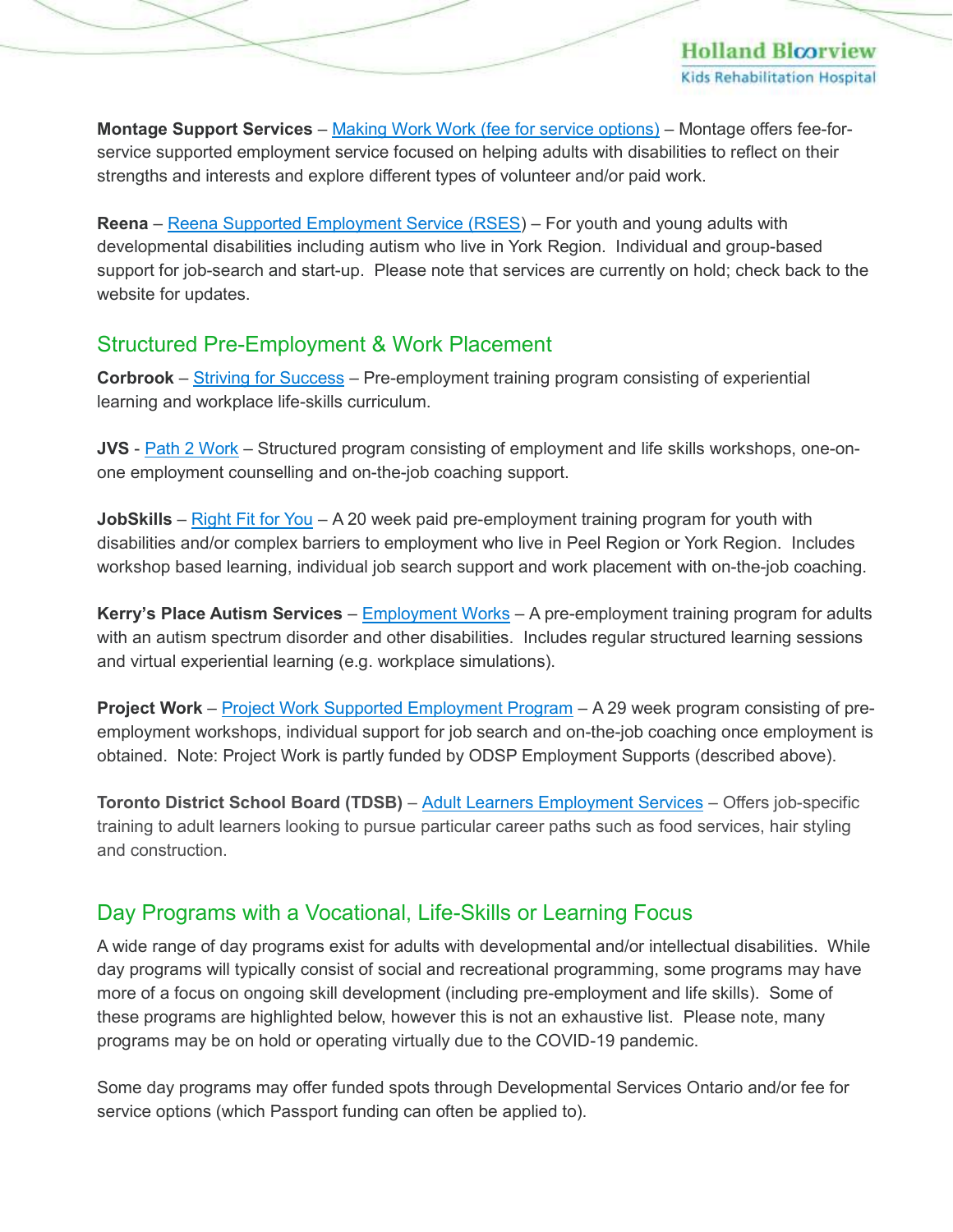**Brighton Launch** – [Day Programs](https://brightonlaunch.ca/program/program-options/) – Offers several day program options for adults with disabilities with a focus on life skills and employment experience.

**Corbrook** – [Learning Opportunities](https://corbrook.com/learning-opportunities/) – Corbrook offers full-day and half-day programming as well and one-to-one support for various life skills.

Kohai LIFE – **[Day Program](https://www.kohai.ca/day-programme)** – A day program with a focus on life and social skills, functional academics and work placements with community partner organizations.

**March of Dimes** – [LIFE \(Learning Independence for Future Empowerment\)](https://www.marchofdimes.ca/en-ca/programs/ddlsp/life) – A 10-week long lifeskills program for young adults with disabilities focused on developing life skills.

**Reena** – [Channels Day Program and Pathways Day Program](https://www.reena.org/programs-and-services/supported-employment/supported-employment-programs/) – Reena offers different day program options with a focus on life skills and employment.

# Continued Learning Options

This section highlights a variety of programs that are connected with educational institutions.

# Alternative High School and Adult Learning Programs

**Bright Start Academy** – [Foundations Program](https://brightstartacademy.info/the-foundations-program/) – Bright Start Academy is a private school in Toronto. The Foundations Program is a transition-focused program for students in a non-credit stream in high school. The program focuses on life skills and work placements.

**Monsignor Fraser College (Alternative and Adult Secondary School)** – [Transition to Work](https://www.tcdsb.org/schools/msgrfrasercollege/T2W/Pages/default.aspx) Program – A program within the TCDSB that offers hands-on co-ops and experiential learning opportunities for special education stream students transitioning from high school. Students aged 18- 20 may stay for 1, 2 or 3 years depending on transition and learning goals.

**[Project SEARCH](http://www.projectsearchtoronto.ca/) Toronto** – A transition-to-work program for students with a primary diagnosis of an intellectual disability. During the final year of high school, students immerse at a host business for three connected experiential learning placements combined with classroom instruction in employment life skills and personalized employment planning. There are programs in Halton and Hamilton as well.

**Toronto District School Board (TDSB)** – [Essential Skills Upgrading](https://www.tdsb.on.ca/Adult-Learners/Learn-English/Essential-Skills-Upgrading) – A non-credit program for adults looking to improve their reading, writing, math, employability and workplace skills.

# Post-Secondary Programs

Many **Ontario Colleges** offer [Inclusive Education programs](https://www.ontariocolleges.ca/en/programs?q=CICE&page=0) (also known as **Community Integration through Co-Operative Education or CICE**). These programs are geared towards students with a developmental disability, intellectual disability or other learning challenges who want to continue their learning in a college environment. Most programs include a set of core courses, electives based on student interest and a general work placement (co-op). Students typically have access to additional learning supports. You can look at individual college websites for specific program details. The focus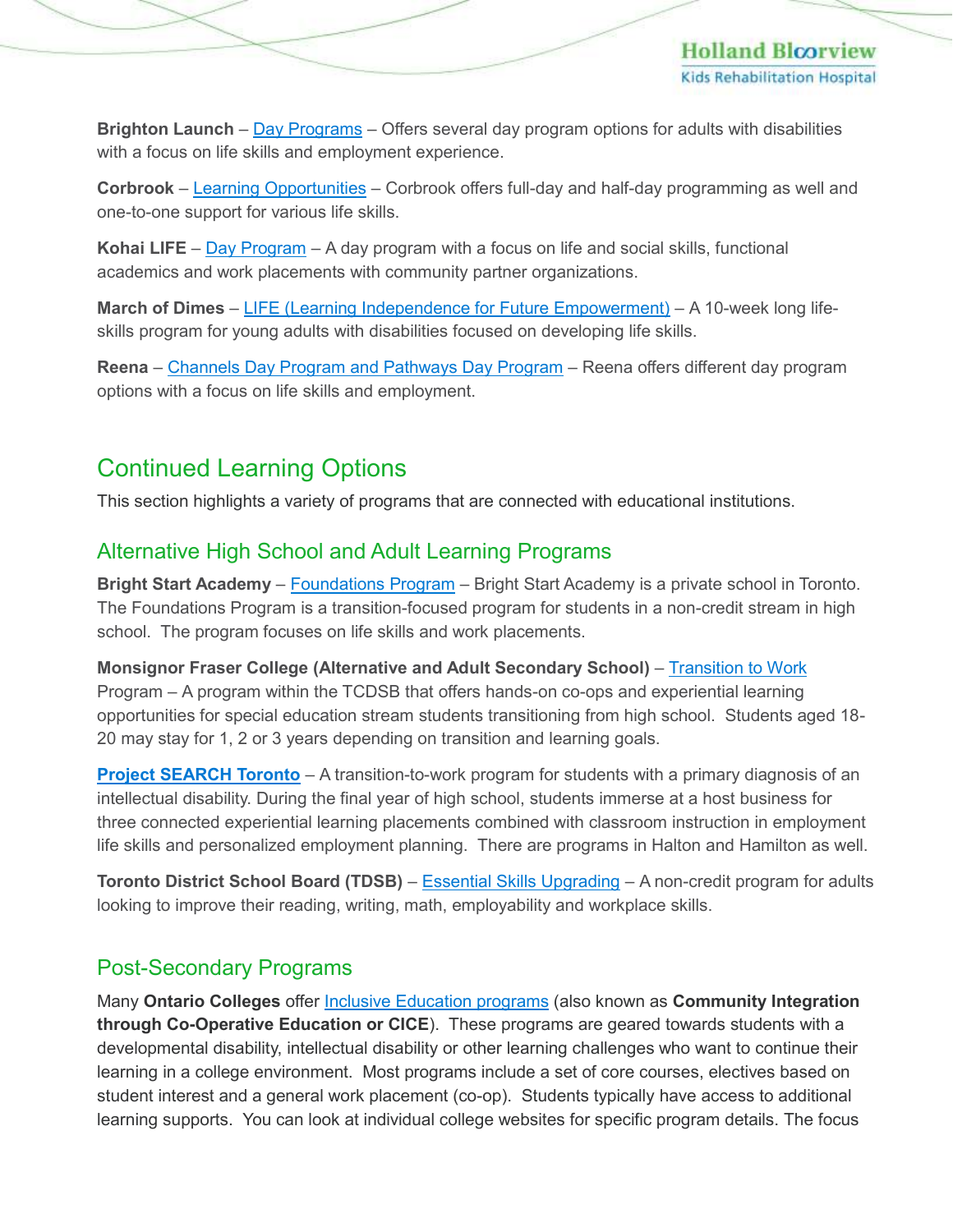of many of these programs is on having a general college experience rather than on employment as an outcome. Some students participate and then link to employment supports or programs afterwards. Many **Ontario Colleges** offer [foundational, transition to college programs](https://www.ontariocolleges.ca/en/programs) (click "Career & Preparation") that aim to help students explore their potential area of interest, upgrade their academic skills, and enhance their college readiness. Students may then move on to register in college diploma programs.

**Christian Horizons and Humber College** – [Culinary Skills Development & Employment Program](https://ca.apm.activecommunities.com/mycommunityhub/Activity_Search/culinary-skills-development-employment-program-2020/9286) – This partnership program provides hands on training and work experience for individuals with developmental disabilities looking to work in food services. Participants learn foundational culinary skills from professional chefs, practice other life and employment skills and participate in work placements.

George Brown College – [College Vocational Program](https://www.georgebrown.ca/programs/college-vocational-program-a101) – This program provides vocational assessment, upgrading in communications, math, and computers; life skills, career planning and a work experience placement for students with mild-to-moderate intellectual disabilities.

# Other continuing education programs

**[Frontier College](https://www.frontiercollege.ca/Programs)** Free volunteer-based educational programs for individuals with a range of abilities and learning needs. This includes Independent Studies for adults with developmental disabilities, basic literacy programs, and academic upgrading. Individual and group options.

**[The Learning Hub](http://learninghub.ca/course-list-content)** Free, flexible, non-credit online courses on a variety of topics.

# Choosing a Program or Service

Having an idea of your personal goals can help you choose an employment program or continued learning option that's a good fit for you. Your goals may relate to building specific work or life skills, gaining hands-on experience, having daily structure and routine, and/or obtaining paid employment or volunteer work in a particular field of interest. Knowing and reflecting on your goals can help you prepare to learn more and ask questions.

When initially learning more about a program or service of interest, it is helpful to seek information from a variety of sources. Reading information available online is a good place to start. You can also ask within your personal network to learn from individuals who might have first-hand experience with a particular program or service. Reaching out to a service provider directly to set up a meeting or attend an information session can provide you an opportunity to ask questions.

It can be helpful to brainstorm questions that will help you decide if a program or service is a good fit for your goals. The following are a few examples of questions you may want to ask:

- Are you providing in-person or virtual services currently?
- Can you describe your program/ service?